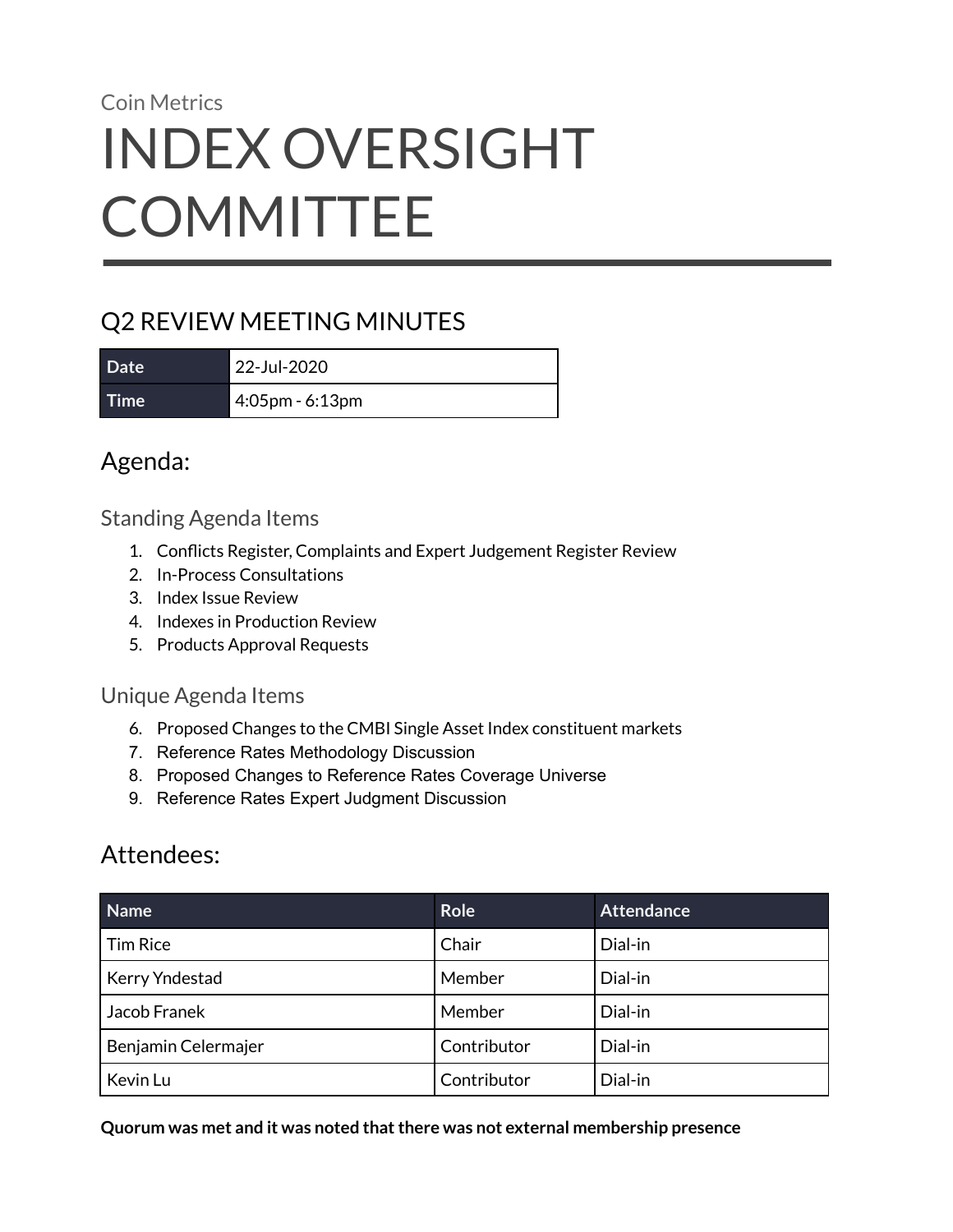# Conflicts Register, Complaints and Expert Judgement Register Review

No conflicts identified during the meeting

No complaints received in Q2

No expert judgment was applied for the determination or calculation of any CMBI Index in Q2

Expert Judgment was applied to the determination of Free Float Supply to be used for the construction and ongoing maintenance of the CMBI 10 in Q2.

- In the determination of Free Float for CMBI 10 calculations, expert judgment has been used where obtaining complete supply data that Coin Metrics can independently verify is currently impractical, prohibitively difficult or impossible.
	- **Tron**: The Index Function has elected to use a 40%-50% supply banding for the entirety of the Tron ERC-20 era. At the time of chain swap, the Tron Foundation [controlled](https://etherscan.io/tx/0xe9adbe7e538ccf9f9d4ede8cc4200581dac131976738d3bbf0eb90700cd8a2b6) 49.5B tokens, representing a restricted supply of 49.5%. To be conservative, the 40%-50% band has been assigned (i.e. an Adjusted Free Float Supply Factor of 50%).
	- **EOS**: Due to the current difficulty of running and maintaining an EOS full archive node, the Index Function has relied on third party explorers to recreate historical tagged address balances. Along with Network Data Supply figures, this allows us to create an Adjusted Free Float Supply for EOS. Coin Metrics continues to work to maintain a full archive node, which once fully operational will provide CMBI with all supply data.
	- **Binance**: As Binance Chain is not open sourced, no external party has the required information to understand all the required data to reconstruct and audit it. As such, the Index Function has relied on the Binance Explorer to recreate historical tagged address balances.
	- **○ Mid 2017 asset exclusion - Bytecoin, Bitconnect, Stratus and Bitshares:** Upon spot checking potential constituents against third party data sources, it was identified that the above assets may have been eligible for inclusion in the CMBI10. However, due to the application of banding and selection utilizing the '10 Year Expected Future Supply', these assets may not have been selected. Without running node infrastructure, it is difficult to definitively conclude. Given their brief potential appearances and the additional requirements of running node infrastructure to convincingly confirm their status, it has been determined to exclude them entirely from the CMBI10.

Jacob inquired about CMBI Market Cap Weighted Indexes node hosting eligibility criteria. Whilst not fully finalized, Benjamin mentioned that it is drafted and as it becomes finalized, it will be shared with the Oversight Committee during Q3.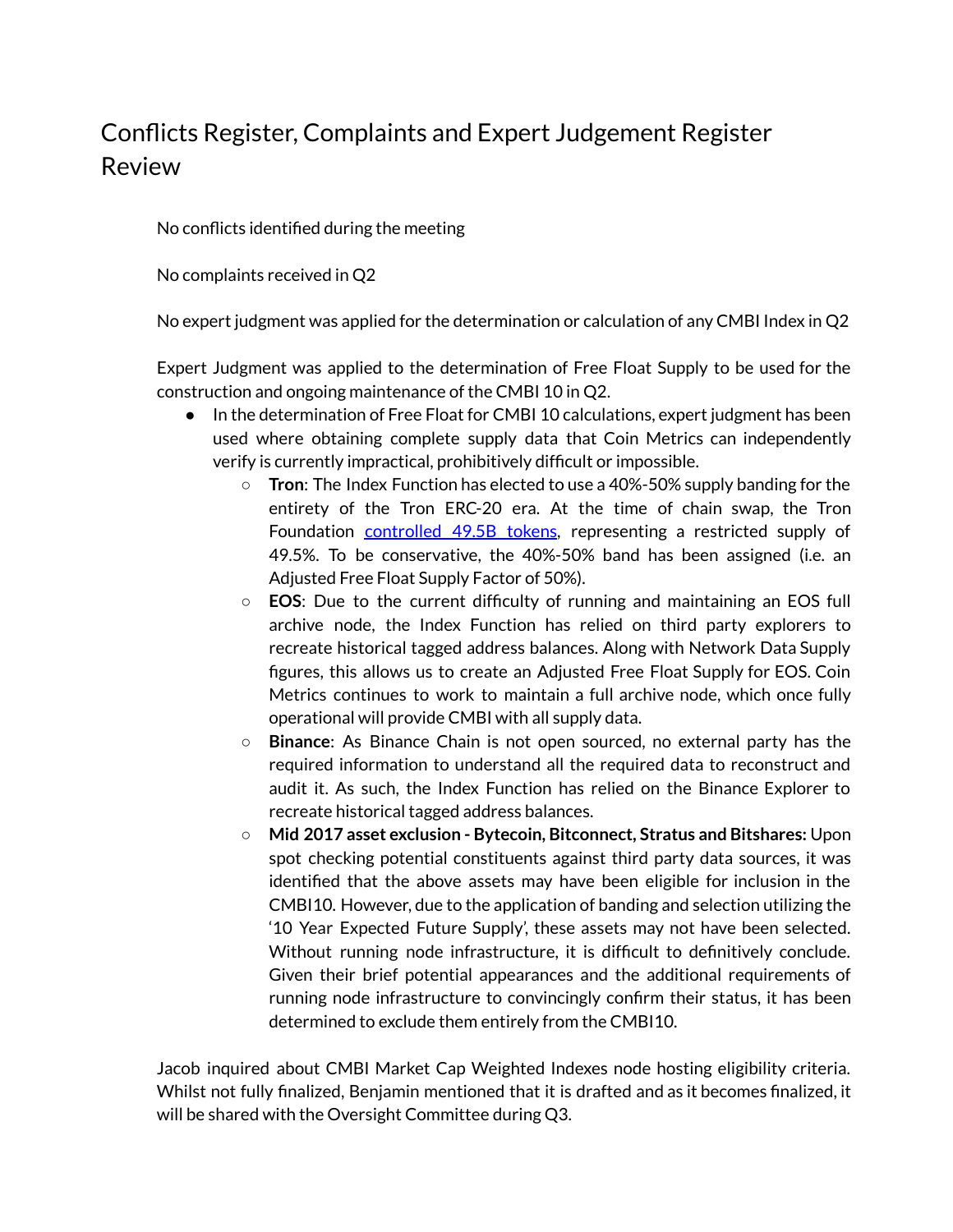### In-Process Consultations

No consultations in process

### Index Issue Review

#### Technical issues

#### No QC of Supply Data

Coin Metrics has recently conducted a recalculation of all network data metrics in the environment that the Supply Data QC is conducted in. As such, during July there has been limited reporting of tagged address balance supply movements. Reporting does still report the delta in supply of asset holder categories. Thus far, address movements have been minor, and instances of large wallet shuffles have been manually identified.

Kerry inquired as to any threshold for investigating wallet movements. Benjamin commented that the automated implementation captures any amount, but the manual process in place now only seeks to find significant movements that result in >0.5% changes to an asset holder category. This will retroactively be resolved once the network data metrics are recalculated.

#### Operational issues

#### CMBI daily export file gaps

It was discovered that some of the automated files being generated for reporting purposes included gaps. It was determined that the issue resulted from varying calculation times for hourly reference rates. Rates are calculated at 5 minutes after the hour and 98% are calculated within 10 seconds.

What can be done going forward?

● The time of reporting has been delayed to include outlier calculation times and a daily file check to identify gaps has been implemented for future QC.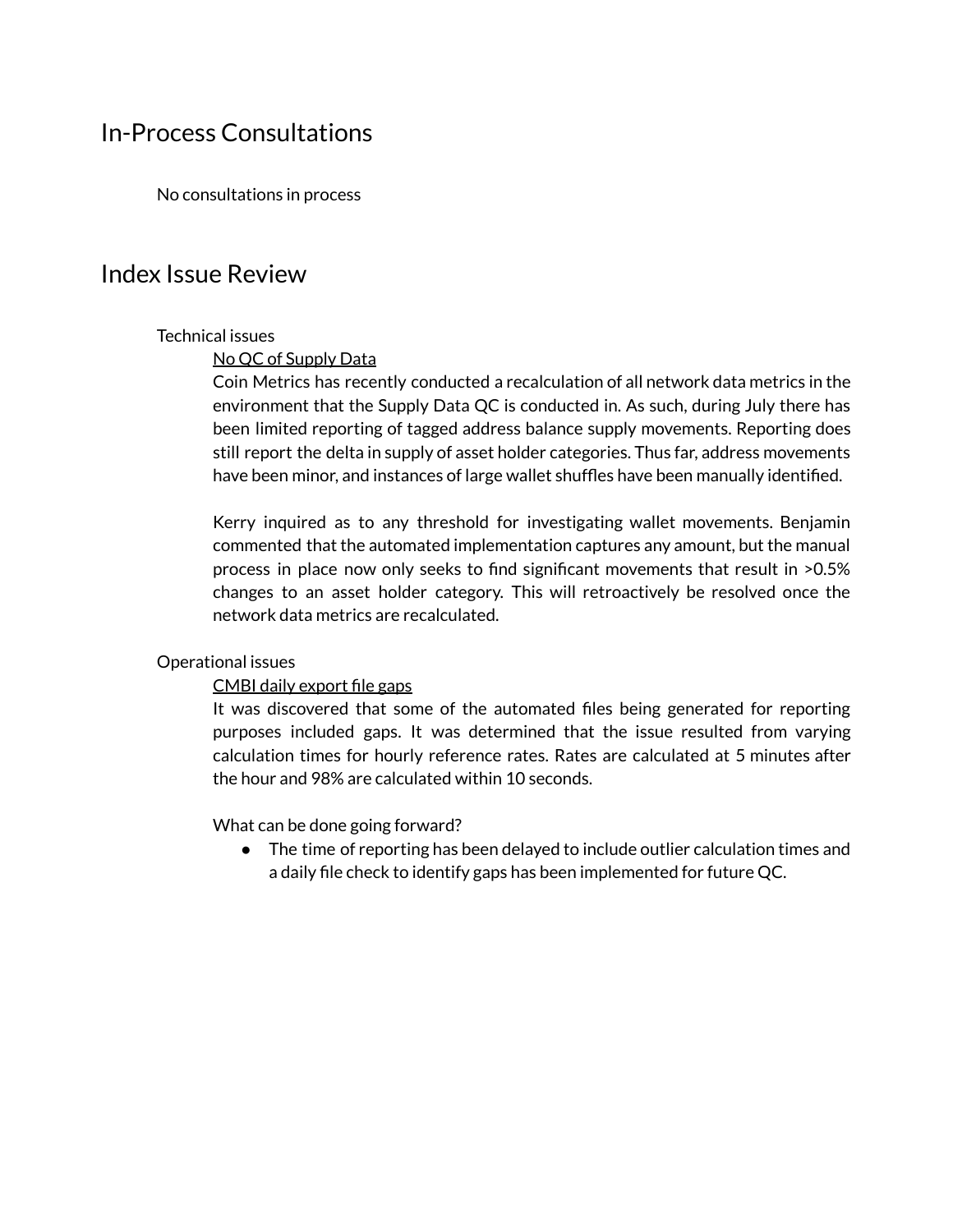### Indexes in Production Review

Publicly announced / available:

- CMBI Bitcoin Index
- CMBI Ethereum Index

● XXXXXX Bitcoin Index

- CMBI Bitcoin Hash Rate Index
- CMBI Bitcoin Observed Work Index

Privately in production:

Are all indexes still efficiently and effectively achieving their desired outcomes and purpose?

- The Oversight Committee believes that the indexes still serve the purpose they are defined to serve.
- Both price indexes represent the aggregate market price of the underlying assets evidenced by their levels in comparison to the market.
- Both mining indexes provide an accurate representation of the effort that Bitcoin miners are contributing to the Network.
- The Oversight Committee discussed the frequency of real time index levels, debating if the 15 second interval was market appropriate or if a shorter interval should be explored. Given the CMBI Indexes are currently only used as reference prices for Index Funds and Asset Managers, the Oversight Committee determined that the 15 second interval was sufficient.

Any other commentary / observations on existing index products?

- Benjamin reported that several of the concerns that were raised at the previous OC have been addressed now, with the introduction of:
	- Ideation of new CMBI index web pages to be released in through Q3
	- Availability of index data in Bloomberg and Morningstar with several other data distribution deals being discussed
	- $\circ$  New client collateral that clearly demonstrates the capabilities of the index function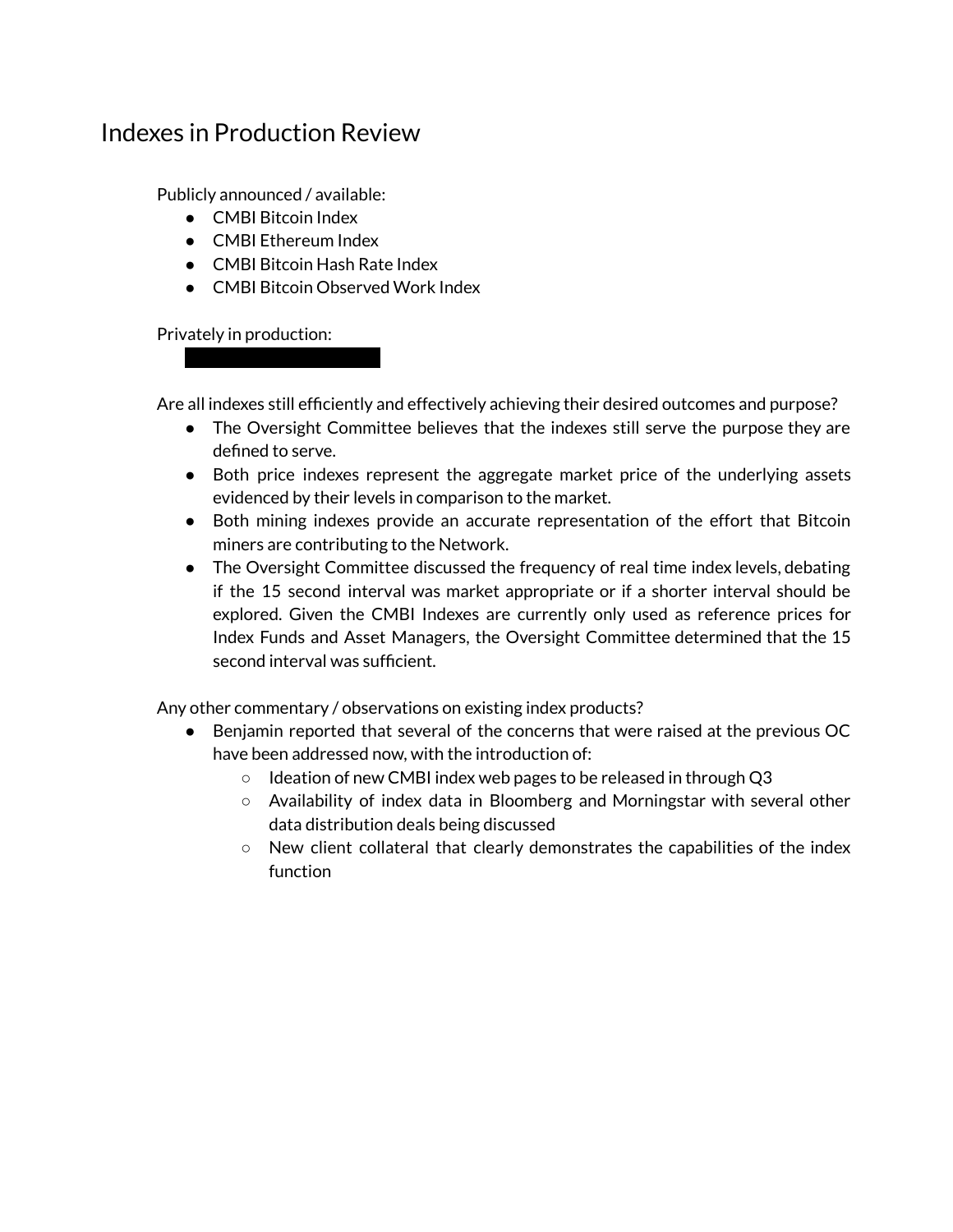# Products Approval Requests

Free Float Supply

- Pre-product launch announcement distributed to the CM community via Medium and CM Blog post
- Product launch announced and distributed through SOTN and on Coin Desk
- Values for 26 cryptoassets are launched and live on CM website
- Plans to broaden coverage are in place
- First quarterly supply transparency report is drafted and ready for distribution (planned for next week, wc 03-August).

Hashrate index / chainwork futures contracts

- Pre-product launch announcement distributed to the CM community via SOTN
- Weekly index close cards distributed on twitter
- June Monthly Factsheet published
- Official launch announcement drafted and ready for distribution (planned for early August).

Are there any proposed changes to existing products that require OC sign-off?

● No current proposed changes to any existing CMBI index

What products are production ready and require OC signoff for launch?

• CMBI10 Index is in development and the methodology will be ready for review by the Oversight Committee during Q3

**The Oversight Committee has pre-approved the launch of the CMBI 10 in Q3, pending a final review of the methodology, evidence of the necessary data quality QC checks and completion ofthe index release checklist.**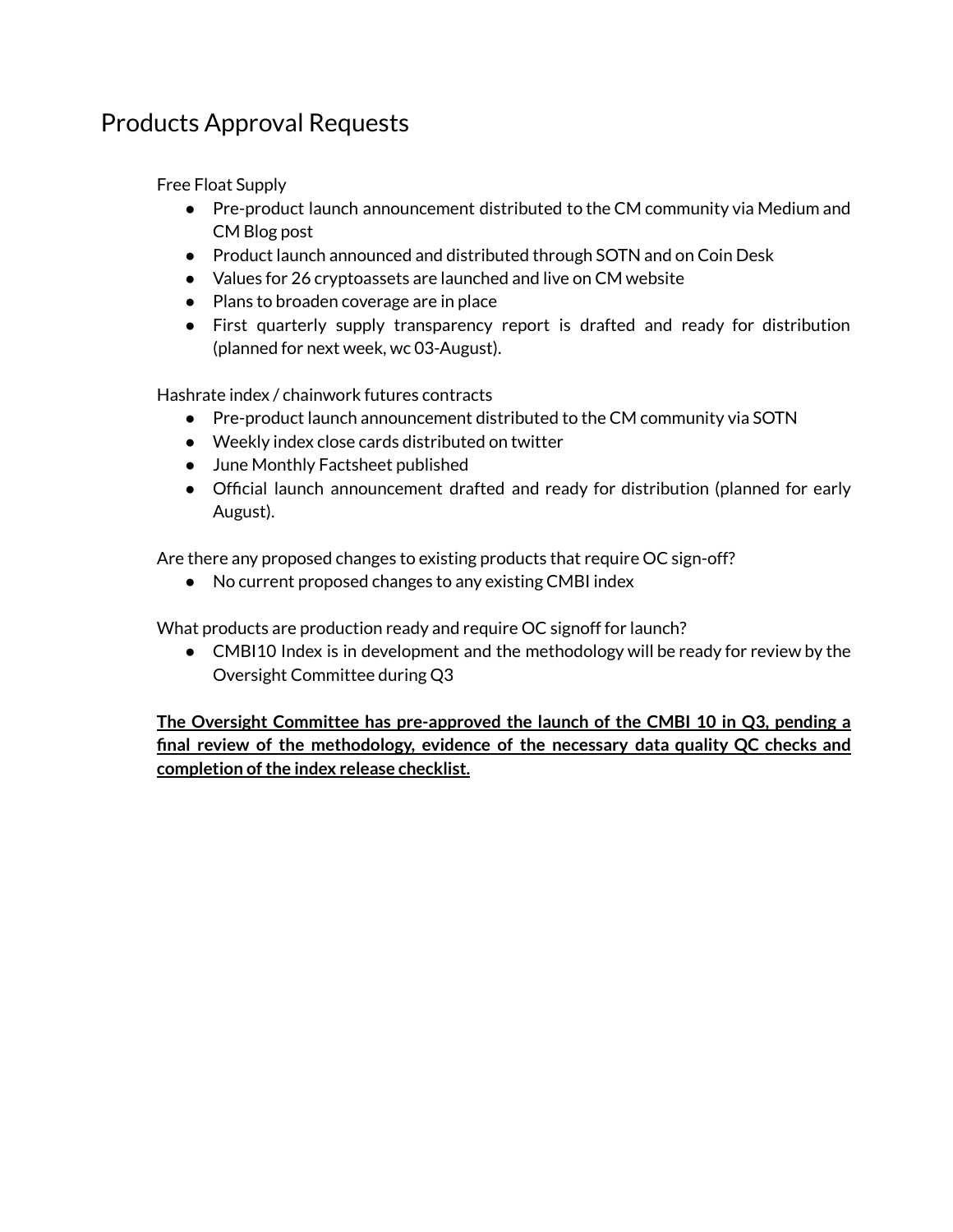# Proposed Changes to the CMBI Single Asset Index Constituent Markets

#### Bitcoin

**The proposed changes include removing bitFlyer's market and replacing it with Binance.US's market.**

This is mostly in response to a series of anomalies discovered in the CM Bitcoin real-time reference rate. It was identified that under rare circumstances, the real-time reference rate can deviate from the majority of market pricing. This occurs when undue weight is placed on a low volume market that happens to have low price variance.



Investigation reveals that bitFlyer often is a source of these anomalies due to its low volume and irregular trading. Removing bitFlyer from the whitelist will lower the probability of these anomalies occurring.

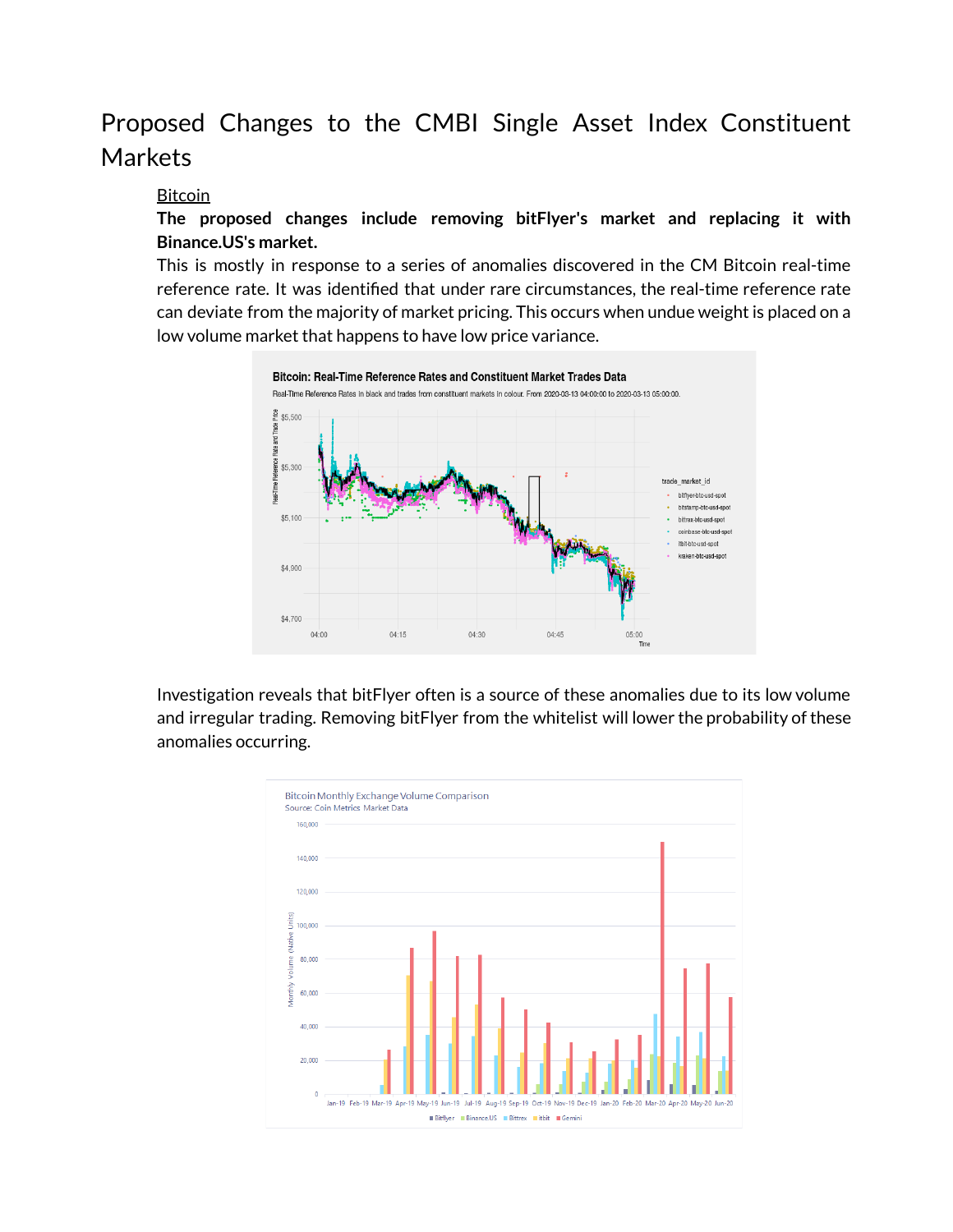#### **Ethereum**

**The proposed changes include adding Binance.US's market.**

This proposed change is the result of new eligibility under the current market selection framework.



**The Oversight Committee agreed Binance.US met the required exchange selection criteria and approved the proposal to add Binance.US BTC/USD and ETH/USD as constituent markets to the CMBI** Single Asset Indexes.

**The Oversight Committee approved the proposal to remove the relatively low volume bitFlyer BTC/USD market as a constituent market ofthe CMBI Bitcoin Index.**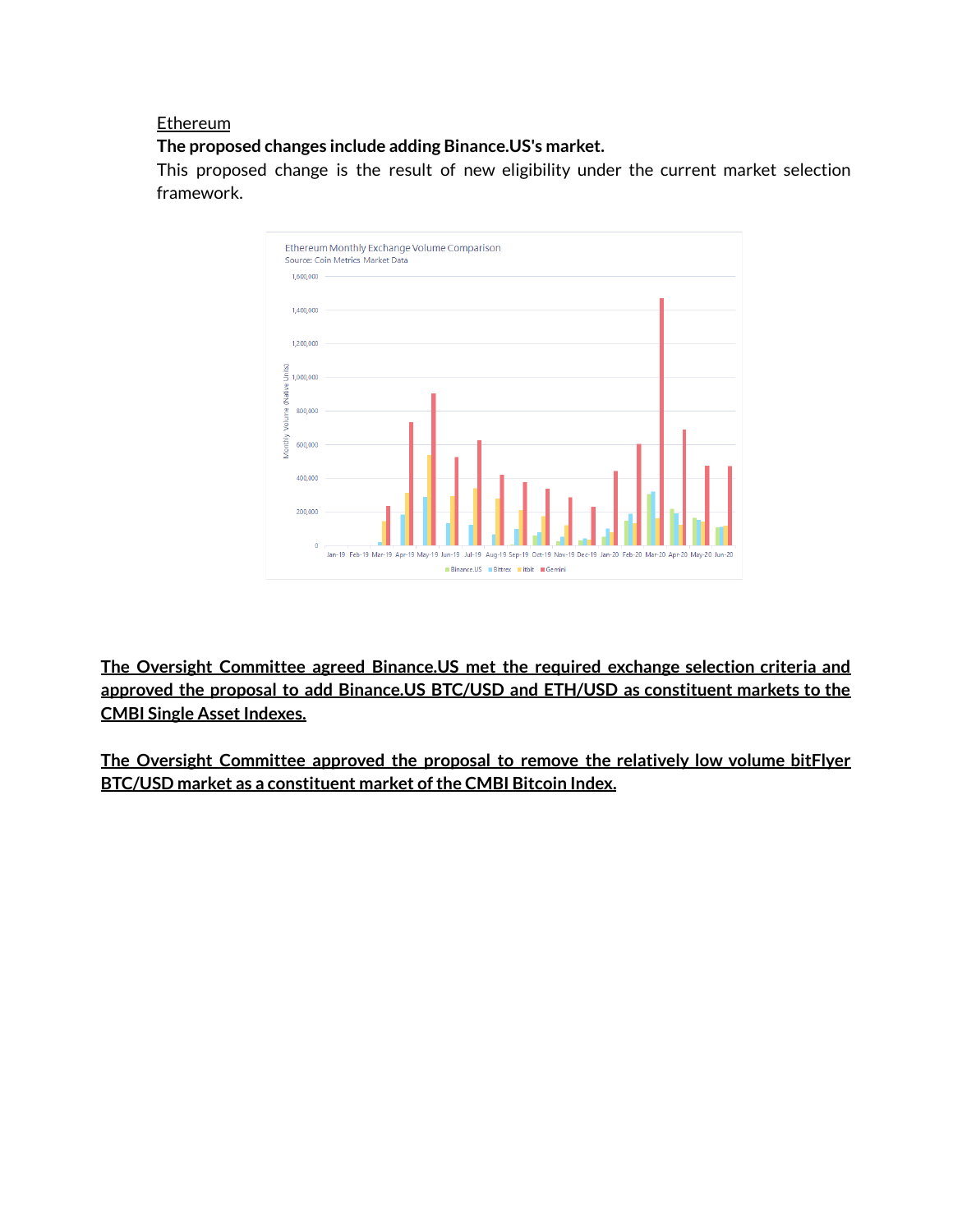# Reference Rates Methodology Discussion

The Oversight Committee reviewed the quality of the reference rates and discussed the following topics surrounding the reference rates methodology:

- Incidents where the Real-Time Reference Rates methodology is susceptible to stale prices in certain edge cases where one constituent market is given too much weight due to low price variance. Investigation has revealed that this affects approximately 0.2 percent of all observations for Bitcoin. For many of these observations, the price is still close to most markets but for a subset of observations, the price can differ materially from most global markets.
- Incidents where the Real-Time Reference Rates are susceptible to instances where major markets differ. More research is needed to propose an improvement to the Real-Time Reference Rates which increases the quality of the prices against all types of edge cases. Discussion of a mean versus median indicated that while a mean would perform better in this instance, a median performs better in other times of market stress. The Oversight Committee noted that any proposed improvement in the Real-Time Reference Rates would have to be tested against many different edge cases to see if there is a net improvement.
- Discussion around Tether and stablecoin quoted markets. Kevin noted that stablecoins are still gaining volume market share, and our reference rates will be improved if we would allow these markets to serve as constituent markets for certain assets in the long-tail and especially assets that have very low prices in U.S. dollars. Analysis by Kevin indicates that there is still enough volume in USD, BTC, or ETH-quoted markets for the moment.
- Recalculation policy regarding timing of implementing recalculations due to the number of issues that can occur. A recalculation policy will be drafted by Kevin and reviewed by the Oversight Committee.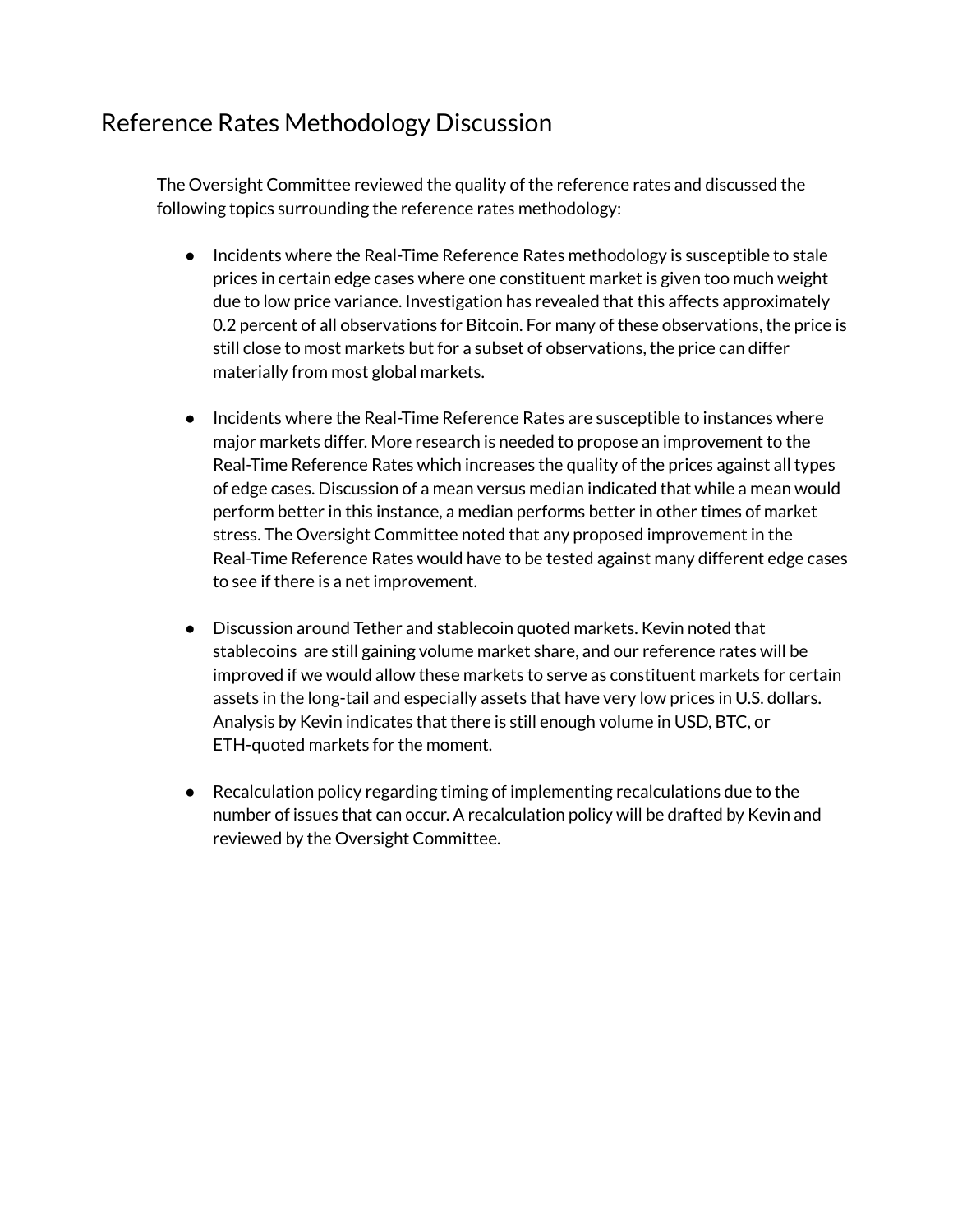# Proposed Changes to Reference Rates Coverage Universe

The Oversight Committee discussed additions and terminations to the coverage universe as part of the quarterly review.

● The following 28 assets are added to the coverage universe.

```
["wrx", "band", "ksm", "usdk", "snx", "stx", "fxc", "kcs", "hive",
"nrg", "cel", "ubt", "chsb", "crpt", "bht", "cvt", "data", "eurs",
"xns", "gt", "dgtx", "kava", "tt", "sxp", "mx", "ocean", "erd",
"lpt"]
```
• The following 2 assets are removed from the coverage universe. storm was removed due to being delisted from major exchanges because of a token swap. gto was removed due to consistent spreads between major markets.

**The Oversight Committee approved the changes to the coverage universe, including the termination of the two assets.**